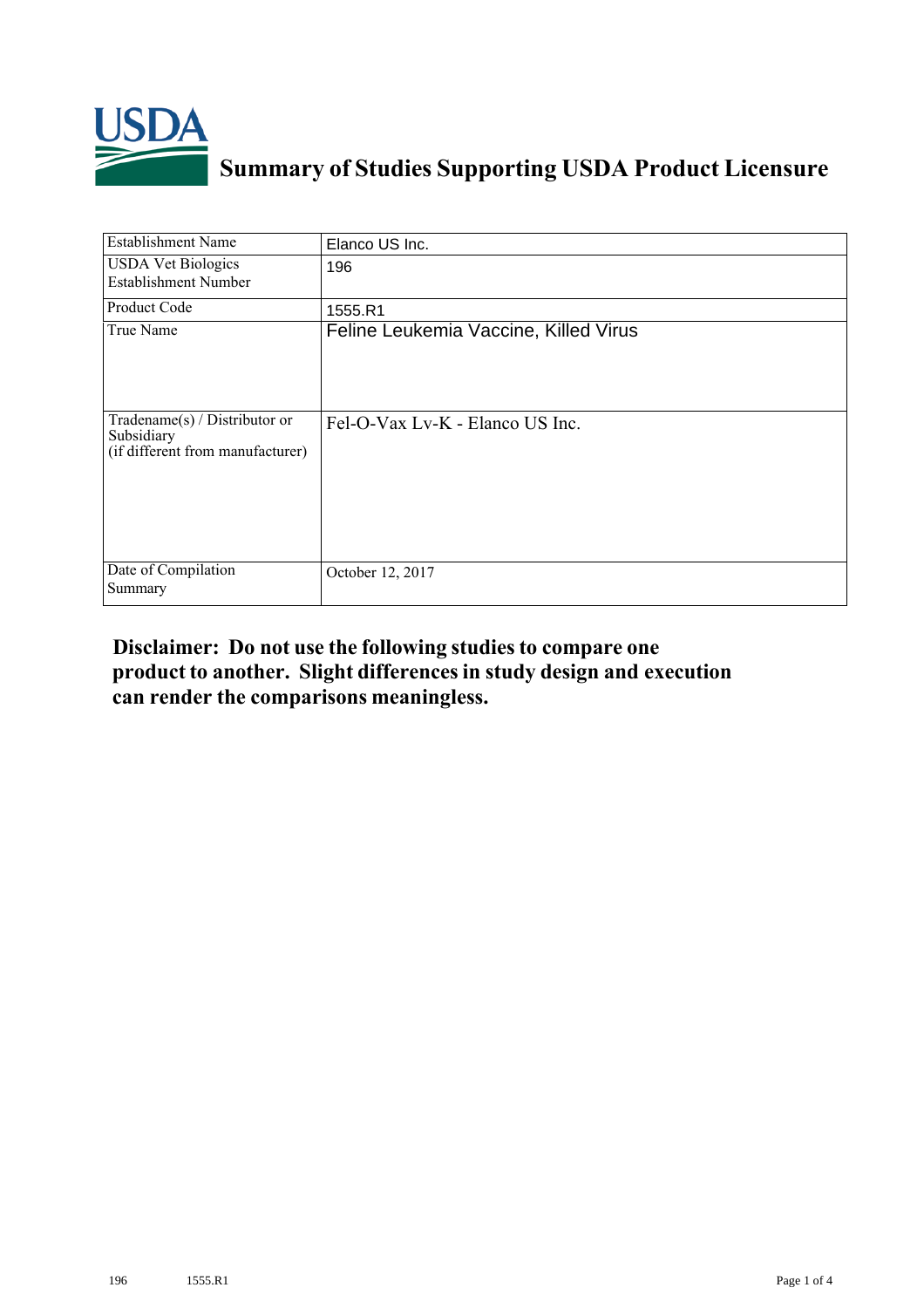| <b>Study Type</b>              | Efficacy                                                                                                                                                                                                          |  |  |  |  |  |
|--------------------------------|-------------------------------------------------------------------------------------------------------------------------------------------------------------------------------------------------------------------|--|--|--|--|--|
| <b>Pertaining to</b>           | Feline Leukemia Virus (FeLV)                                                                                                                                                                                      |  |  |  |  |  |
| <b>Study Purpose</b>           | To demonstrate effectiveness against FeLV                                                                                                                                                                         |  |  |  |  |  |
| <b>Product Administration</b>  | Two doses administered 21 days apart subcutaneously (SC) or                                                                                                                                                       |  |  |  |  |  |
|                                | Intramuscular (IM).                                                                                                                                                                                               |  |  |  |  |  |
| <b>Study Animals</b>           | Forty (40) cats 16 to 20 weeks of age. Cats were allocated into                                                                                                                                                   |  |  |  |  |  |
|                                | one vaccinated group of 20 cats, 10 SC and 10 IM, and one                                                                                                                                                         |  |  |  |  |  |
|                                | group of 20 non-vaccinated controls.                                                                                                                                                                              |  |  |  |  |  |
| <b>Challenge Description</b>   | 14 days post second vaccination all cats were challenged with                                                                                                                                                     |  |  |  |  |  |
|                                | virulent FeLV.                                                                                                                                                                                                    |  |  |  |  |  |
| <b>Interval observed after</b> | All cats were bled once a week for 10 weeks post challenge.                                                                                                                                                       |  |  |  |  |  |
| challenge                      |                                                                                                                                                                                                                   |  |  |  |  |  |
| <b>Results</b>                 | Serum each week was tested for the presence of FeLV (viremia).<br>Animals were considered affected by the challenge if they<br>established a persistent viremia (i.e., tested positive and<br>remained positive). |  |  |  |  |  |
|                                | Raw Data:                                                                                                                                                                                                         |  |  |  |  |  |
|                                | Data tables are appended to the end of the summary.                                                                                                                                                               |  |  |  |  |  |
| <b>USDA Approval Date</b>      | April 13, 1990                                                                                                                                                                                                    |  |  |  |  |  |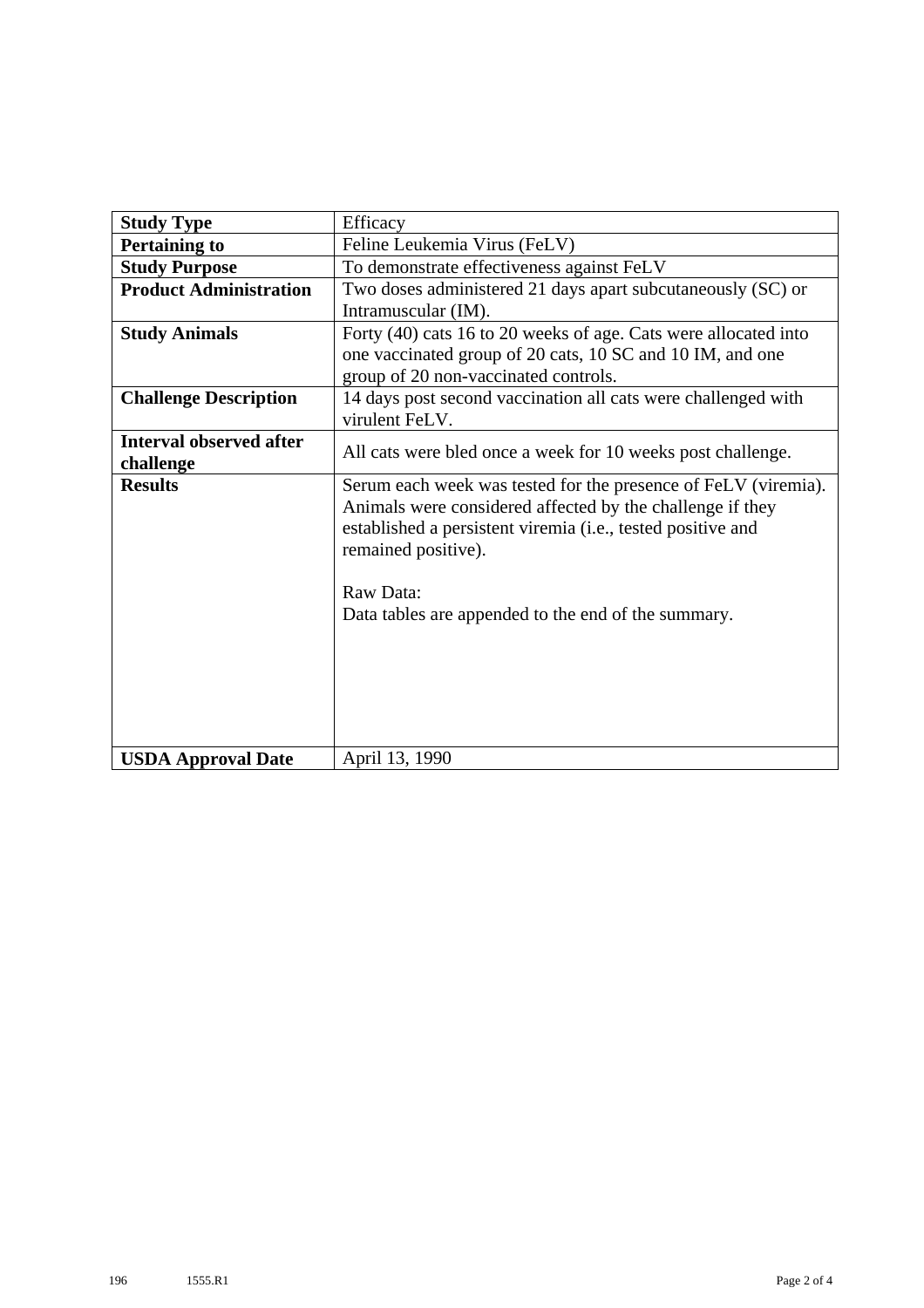## **Development of FeLV Viremia in Cats**

| <b>FeLV Vaccinates</b> |                      |                          |                          |                          |                          |                          |                          |                          |                          |                          |                          |                          |
|------------------------|----------------------|--------------------------|--------------------------|--------------------------|--------------------------|--------------------------|--------------------------|--------------------------|--------------------------|--------------------------|--------------------------|--------------------------|
| Cat<br>ID              | Vaccination<br>Route | 0DP<br>C                 | 7DP<br>C                 | 14DP<br>C                | 21DP<br>C                | 28DP<br>C                | 35DPC                    | 45DP<br>C                | 50DPC                    | 56DPC                    | 63DP<br>C                | 70DP<br>C                |
| 1                      | IM                   | $\sim$                   | ٠                        | $\blacksquare$           | $\blacksquare$           | $\blacksquare$           | $\sim$                   | $\blacksquare$           | ٠                        | $\sim$                   | $\blacksquare$           | $\overline{\phantom{a}}$ |
| $\overline{2}$         | IM                   | $\overline{\phantom{a}}$ | $\overline{\phantom{a}}$ | $\ddot{}$                | $\ddot{}$                | $+$                      | $\ddot{}$                | $\ddot{}$                | $+$                      | $+$                      | $\ddot{}$                | $\ddot{}$                |
| 3                      | IM                   | $\overline{\phantom{a}}$ | ٠                        | $\ddot{}$                | $\overline{\phantom{a}}$ | $\blacksquare$           | $\overline{\phantom{a}}$ | $\blacksquare$           | $\blacksquare$           | ٠                        | $\overline{\phantom{a}}$ | ٠                        |
| 4                      | IM                   | $\overline{\phantom{a}}$ | -                        | $\overline{\phantom{a}}$ | ٠                        | NA*                      | <b>NA</b>                | <b>NA</b>                | <b>NA</b>                | <b>NA</b>                | <b>NA</b>                | <b>NA</b>                |
| 5                      | IM                   | $\overline{\phantom{a}}$ | -                        | $\ddot{}$                | $\ddot{}$                | $\ddot{}$                | $\ddot{}$                | $\ddot{}$                | $+$                      | $+$                      | $\ddot{}$                | $\ddot{}$                |
| 6                      | IM                   | $\overline{\phantom{a}}$ | ٠                        | $\overline{\phantom{a}}$ | $\blacksquare$           | $\blacksquare$           | $\overline{\phantom{a}}$ | $\blacksquare$           | $\blacksquare$           | $\blacksquare$           | $\blacksquare$           | $\sim$                   |
| 7                      | IM                   | $\overline{\phantom{a}}$ | $\overline{\phantom{a}}$ | $\overline{\phantom{a}}$ | $\ddot{}$                | $\ddot{}$                | $\ddot{}$                | $\ddot{}$                | ٠                        | $\sim$                   | $\sim$                   | $\sim$                   |
| 8                      | IM                   | $\overline{\phantom{a}}$ | ٠                        | $\ddot{}$                | $\ddot{}$                | $\ddot{}$                | $\ddot{}$                | $\ddot{}$                | $\ddot{}$                | $\ddot{}$                | $\ddot{}$                | $\ddot{}$                |
| 9                      | IM                   | $\overline{\phantom{a}}$ | ۰                        | $\overline{\phantom{a}}$ | ٠                        | $\overline{\phantom{a}}$ | ٠                        | $\overline{\phantom{a}}$ | $\overline{\phantom{0}}$ | $\overline{\phantom{a}}$ | $\overline{\phantom{a}}$ | ٠                        |
| 10                     | IM                   | $\overline{\phantom{a}}$ | $\overline{\phantom{a}}$ | $\ddot{}$                | $\ddot{}$                | $\ddot{}$                | $\overline{\phantom{a}}$ | $\overline{\phantom{a}}$ | ٠                        | $\overline{\phantom{a}}$ | $\overline{\phantom{a}}$ | ۰.                       |
| 11                     | SC                   | $\overline{\phantom{a}}$ | ٠                        | $\overline{\phantom{a}}$ | $\blacksquare$           | ٠                        | ٠                        | $\overline{\phantom{a}}$ | ٠                        | ٠                        | $\overline{\phantom{a}}$ | ٠                        |
| 12                     | SC                   | $\overline{\phantom{a}}$ | ٠                        | $\ddot{}$                | $\ddot{}$                | $+$                      | $\ddot{}$                | $\ddot{}$                | $\ddot{}$                | $+$                      | $\ddot{}$                | $\ddot{}$                |
| 13                     | SC                   | $\overline{\phantom{a}}$ | ٠                        | $\overline{\phantom{a}}$ | -                        | $\overline{\phantom{a}}$ | ٠                        | $\overline{\phantom{a}}$ | ٠                        | $\overline{\phantom{a}}$ | $\sim$                   | Ξ.                       |
| 14                     | SC                   | $\overline{\phantom{a}}$ | -                        | $\overline{\phantom{a}}$ | ٠                        | ٠                        | ٠                        | $\overline{\phantom{a}}$ | $\overline{\phantom{0}}$ | ٠                        | $\overline{\phantom{a}}$ | ٠                        |
| 15                     | SC                   | $\overline{\phantom{a}}$ | ٠                        | $\ddot{}$                | $\ddot{}$                | $\ddot{}$                | $\ddot{}$                | $\ddot{}$                | $\ddot{}$                | $+$                      | $\ddot{}$                | $\ddot{}$                |
| 16                     | SC                   | $\overline{\phantom{a}}$ | ٠                        | $\sim$                   | ٠                        | ٠                        | ٠                        | $\overline{\phantom{a}}$ | ٠                        | ٠                        | $\overline{\phantom{a}}$ | ٠                        |
| 17                     | SC                   | $\overline{\phantom{a}}$ | ٠                        | $\sim$                   | $\overline{\phantom{a}}$ | $\overline{\phantom{a}}$ | ٠                        | $\overline{\phantom{a}}$ | $\overline{\phantom{a}}$ | $\overline{\phantom{a}}$ | $\overline{\phantom{a}}$ | ۰.                       |
| 18                     | SC                   | $\overline{\phantom{a}}$ | -                        | $\overline{\phantom{a}}$ | -                        | ۰                        | $\overline{\phantom{a}}$ | ٠                        | $\overline{\phantom{a}}$ | ٠                        | $\overline{\phantom{a}}$ | ۰                        |
| 19                     | SC                   | $\overline{\phantom{a}}$ | -                        | $\overline{\phantom{a}}$ | -                        | ٠                        | ٠                        | $\overline{\phantom{a}}$ | $\overline{\phantom{a}}$ | $\overline{\phantom{a}}$ | $\overline{\phantom{a}}$ | ٠                        |
| 20                     | SC                   | $\overline{\phantom{a}}$ | $\overline{\phantom{a}}$ | $\overline{\phantom{a}}$ | $\ddot{}$                | $\ddot{}$                | $\ddot{}$                | $\ddot{}$                | $\ddot{}$                | $+$                      | $\ddot{}$                | $\ddot{}$                |

## **Non‐Vaccinated Controls**

| Cat<br>ID | Vaccination<br>Route | 0DP<br>С                 | 7DP<br>C | 14DP<br>C                | 21DP<br>C                | 28DP<br>C | 35DPC     | 45DP<br>C                | 50DPC                    | 56DPC                    | 63DP<br>C                | 70DP<br>$\mathsf{C}$     |
|-----------|----------------------|--------------------------|----------|--------------------------|--------------------------|-----------|-----------|--------------------------|--------------------------|--------------------------|--------------------------|--------------------------|
| 21        | <b>NA</b>            | ٠                        | ۰        | ٠                        | $\ddot{}$                | $\ddot{}$ | $\ddot{}$ | $\ddot{}$                | $\ddot{}$                | $\ddot{}$                | $\ddot{}$                | $\ddot{}$                |
| 22        | <b>NA</b>            | $\overline{\phantom{a}}$ | ٠        | $\ddot{}$                | $\ddot{}$                | $\ddot{}$ | $\ddot{}$ | $\ddot{}$                | $\ddot{}$                | $\ddot{}$                | $\ddot{}$                | $+$                      |
| 23        | <b>NA</b>            | $\overline{\phantom{0}}$ | -        | ٠                        | $\ddot{}$                | $\ddot{}$ | $\ddot{}$ | $\ddot{}$                | $\ddot{}$                | $\ddot{}$                | $\ddot{}$                | $\ddot{}$                |
| 24        | <b>NA</b>            | $\overline{\phantom{0}}$ | ۰        | $\ddot{}$                | $\ddot{}$                | $\ddot{}$ | $\ddot{}$ | $\ddot{}$                | $\ddot{}$                | $\ddot{}$                | $\ddot{}$                | $+$                      |
| 25        | <b>NA</b>            | $\overline{\phantom{a}}$ | ۰        | $\ddot{}$                | $\ddot{}$                | $\ddot{}$ | $\ddot{}$ | $\ddot{}$                | $\ddot{}$                | $\ddot{}$                | $\ddot{}$                | $\ddot{}$                |
| 26        | <b>NA</b>            | $\overline{\phantom{0}}$ | ۰        | $\ddot{}$                | $\ddot{}$                | $\ddot{}$ | $\ddot{}$ | $\ddot{}$                | $\ddot{}$                | $\ddot{}$                | +                        | $\ddot{}$                |
| 27        | <b>NA</b>            | $\overline{\phantom{0}}$ | ÷        | ٠                        | $\sim$                   | $\ddot{}$ | $\ddot{}$ | ٠                        | $\overline{\phantom{0}}$ | $\overline{\phantom{a}}$ | ٠                        | ٠                        |
| 28        | <b>NA</b>            | ٠                        | ۰        | $\overline{\phantom{a}}$ | $\ddot{}$                | $\ddot{}$ | $\ddot{}$ | $\ddot{}$                | $\ddot{}$                | $\ddot{}$                | $\ddot{}$                | $+$                      |
| 29        | NA                   | $\overline{\phantom{0}}$ | ٠        | $\ddot{}$                | $\ddot{}$                | $\ddot{}$ | $\ddot{}$ | $\ddot{}$                | $\ddot{}$                | $\ddot{}$                | $\ddot{}$                | $+$                      |
| 30        | <b>NA</b>            | $\overline{\phantom{0}}$ | ۰        | $\ddot{}$                | $\ddot{}$                | $\ddot{}$ | $\ddot{}$ | $\ddot{}$                | $\ddot{}$                | $\ddot{}$                | $\ddot{}$                | $\ddot{}$                |
| 31        | NA                   | $\overline{\phantom{0}}$ | ۰        | $\ddot{}$                | $\ddot{}$                | $\ddot{}$ | $\ddot{}$ | $\ddot{}$                | $\ddot{}$                | $\ddot{}$                | $\ddot{}$                | $\ddot{}$                |
| 32        | <b>NA</b>            | ٠                        | ٠        | $\overline{\phantom{a}}$ | $\overline{\phantom{a}}$ | ٠         | ٠         | $\sim$                   | ٠                        | $\overline{\phantom{a}}$ | $\overline{\phantom{a}}$ | $\sim$                   |
| 33        | <b>NA</b>            | $\overline{\phantom{0}}$ | ۰        | $\overline{\phantom{a}}$ | $\overline{\phantom{a}}$ | ٠         | ٠         | $\overline{\phantom{a}}$ | $\overline{\phantom{0}}$ | $\overline{\phantom{a}}$ | $\overline{\phantom{a}}$ | $\overline{\phantom{a}}$ |
| 34        | ΝA                   | $\overline{\phantom{0}}$ | ۰        | $\overline{\phantom{a}}$ | $\ddot{}$                | $\ddot{}$ | ٠         | $\sim$                   | $\overline{\phantom{0}}$ | $\overline{\phantom{a}}$ | $\overline{\phantom{a}}$ | ٠                        |
| 35        | <b>NA</b>            | $\overline{\phantom{0}}$ | ۰        | $\ddot{}$                | $\ddot{}$                | $\ddot{}$ | $\ddot{}$ | $\ddot{}$                | $\ddot{}$                | $\ddot{}$                | +                        | $+$                      |
| 36        | <b>NA</b>            | $\overline{\phantom{0}}$ | ۰        | ٠                        | $\ddot{}$                | $\ddot{}$ | $\ddot{}$ | $\ddot{}$                | $\ddot{}$                | $\ddot{}$                | $\ddot{}$                | $\ddot{}$                |
| 37        | <b>NA</b>            | ٠                        | ۰        | $\overline{\phantom{a}}$ | $\ddot{}$                | $\ddot{}$ | $\ddot{}$ | $\ddot{}$                | $\ddot{}$                | $\ddot{}$                | $\ddot{}$                | $+$                      |
| 38        | <b>NA</b>            | $\overline{\phantom{0}}$ | ۰        | ۰                        | $+$                      | $\ddot{}$ | $\ddot{}$ | $\ddot{}$                | $\ddot{}$                | $\ddot{}$                | $\ddot{}$                | $+$                      |
| 39        | <b>NA</b>            | $\overline{\phantom{a}}$ | ۰        | $\ddot{}$                | $\ddot{}$                | $\ddot{}$ | $\ddot{}$ | $\ddot{}$                | $\ddot{}$                | $\ddot{}$                | +                        | $\ddot{}$                |
| 40        | NA                   | ٠                        | -        | ٠                        | $\ddot{}$                | $\ddot{}$ | $\ddot{}$ | $\ddot{}$                | $\ddot{}$                | $\ddot{}$                | $\ddot{}$                | $\ddot{}$                |

\* ‐ Cat found dead (causes not due to FeLV) after sampling on 21DPC

DPC = Days post challenge

NA = Not Applicable